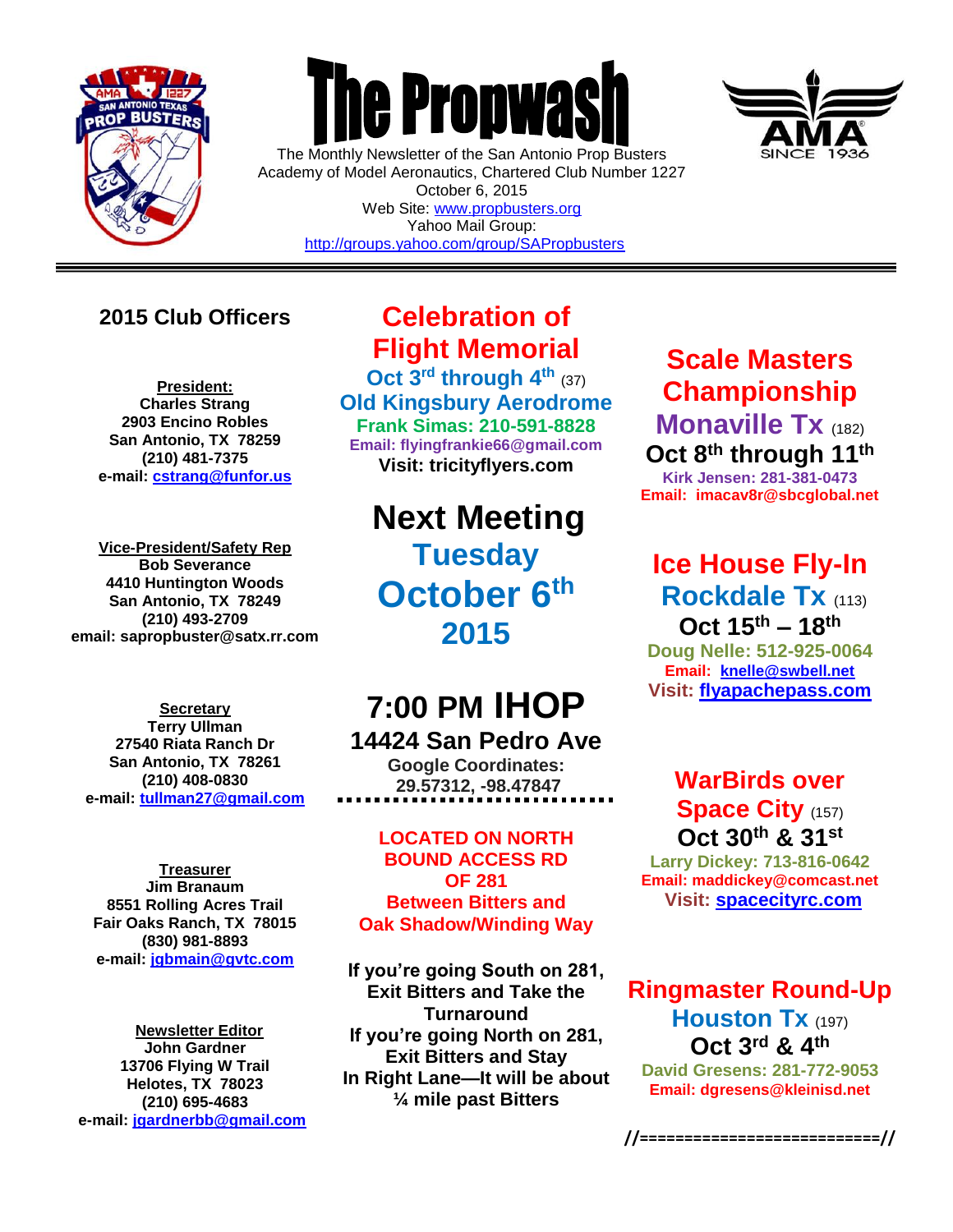**Date:** 9/1/2015, 7:04 PM The meeting of the Prop Busters was called to order by Charles Strang, at IHOP, 14424 San Pedro Ave, just north of Bitters on 281.

**Visitors**: **John Witteman**, a potential new member!

The August meeting minutes were approved without revision.

**President:** Charles welcomed everyone and reminded all to check their batteries and drink lots water.

**Vice President/Safety Officer:** Bob reminded all to fly safe and keep your fingers out of the prop.

**Secretary:** Terry no comment.

**Treasurer:** Jim reported the various expenses, income, and account balances for August. If you need details contact Jim. He presented a preliminary budget for next year. He will go over it again at the next meeting.

#### **Early Bird Raffle: Lee Moore –** Fuel **Don Gray**-\$10 Gift Card

**Membership:** Rick reported that all delinquent members voted out last meeting were in fact dropped because of non-payment. Rick introduced **John Witteman** as a possible new member. John explained that he had started flying small electrics on his own and had a few repairable crashes. He added gyro stability to his plane and it helped him not only in flight but with the landings. He was looking forward to getting some instruction so he could move on with confidence. He

had already become a AMA member. is priced at \$260 for 20 tons. He still He has visited our Somerset field with Rick helping him out and chose to join Prop Busters. With application and dues in hand, John's membership was unanimously approved. We look forward to seeing him at the field.

**Newsletter:** Standing order for the newsletter is that free ads and articles of interest for the newsletter need to be submitted by members to **John Gardner** by the 17th.

#### **Web Editor**

**Robert Jarzombek** has been updating the club website. The website includes the **Flying Regs, Procedures, FOR SALE items, Newsletters, and Events. Check it out!** 

#### **Old Business:**

**Emergency Info Sign: Charles**  assembled emergency information for **Somerset field** that includes field address, GPS coordinates, nearest emergency room/hospital (with directions/map), fire department, and police. He will post several copies at the field, so in the event it is needed; a copy can be taken along for directions to the nearest hospital. **Bob Severance can likely get info for San Geronimo Airport.)**

**Entry Road: G**ate-to-gate road work was tabled at the last meeting. At this meeting, Jim recommended that we hold off on pursuing road maintenance until 2016 because of the relatively low current balance in 2015 operating funds. He also mentioned that he had found a nearby source of recycled asphalt paving. This material is understood to be ground up roadway asphalt. It

needs to find a trucking source to move the material.

**Equipment Access: It is important to keep the tractor shed locked.** At this time, mowing and the like will be carried out by selected members to better control use and maintenance of the equipment.

#### **New Business:**

**Field Maintenance: Jim** noted that the Sustala's water bill for the line that services the restroom was \$116 when it is normally around \$50. During the last month, one of our glue joints of the underground plumbing to the restroom let go and water ran unchecked until the supply was cut off and the plumbing repaired. On the basis of past bill Jim recommended that the club approve a payment \$60 to the Sustala's for the difference. The motion to that effect was approved.

#### **MODEL OF THE MONTH**:

**Ray Murry** described his swap meet purchase of plans and foam board for an electric plane. He showed his foam board plane that he cut out and assembled with epoxy and foam glue. He plans to add some carbon fiber elements to stiffen the wings. It was almost ready for installation of all the necessary hardware to make it air-worthy. **Ray won model of the month.**

#### **SHOW AND TELL: Lee Moore**

brought in his 1/16 scale model of a Sopwith Camel. The model is a scale skeleton with most all the intricate components of the full scale plane. Lee spent 3 month of dedicated effort to build the plane. Lee carved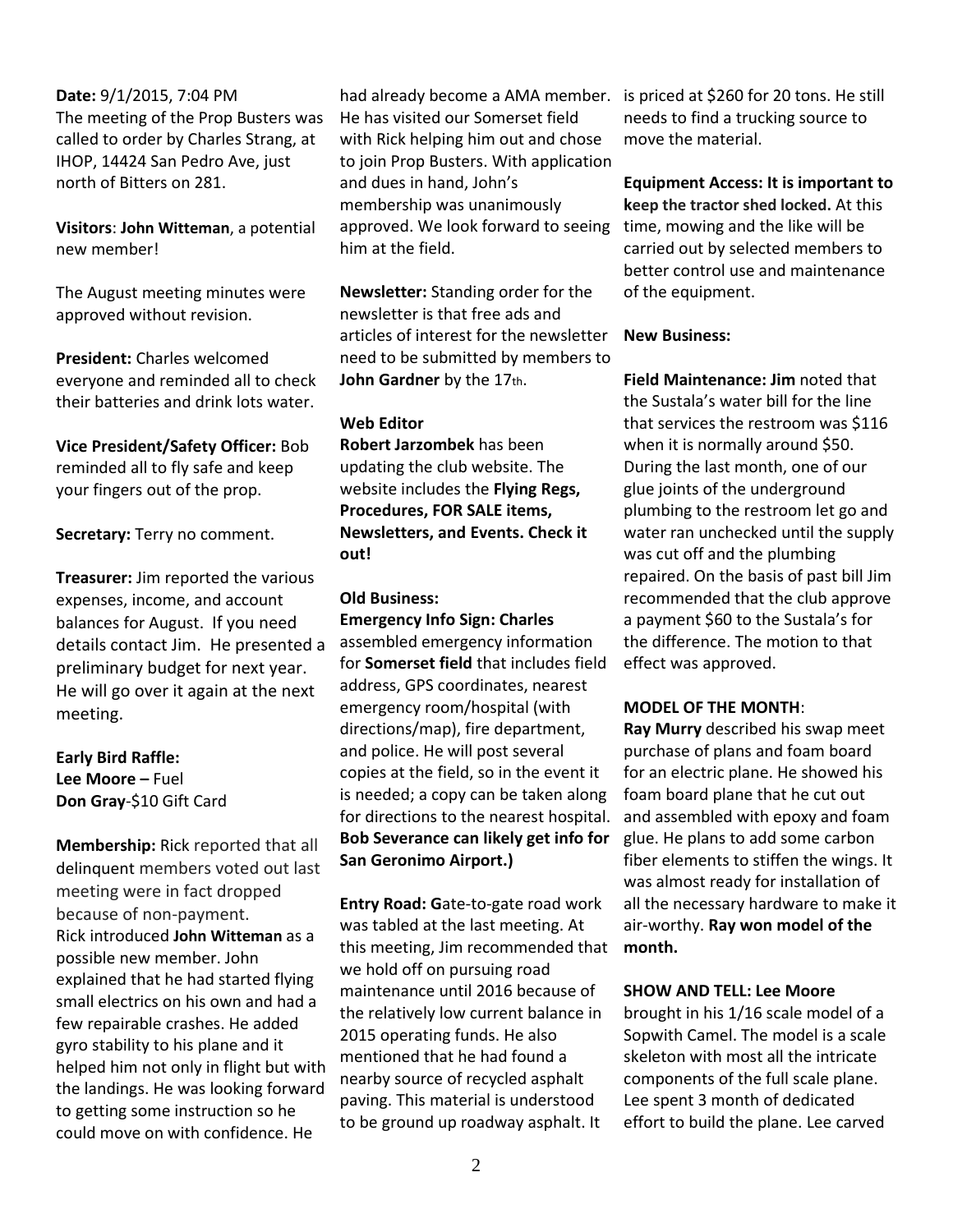the propeller himself. The nine cylinder engine alone had over 100 parts, many internal. The nine cylinder engine literally rotates around the crankshaft fixed to the firewall, same as the actual plane.





#### **CRASH DUMMY:** None.

#### **The Raffle:**

**Bob Severance**-Fuel, \$20 gift card **Lloyd Roecker**-MonoKote, epoxy **Ray Murry**-Sanding bar, straight edge

**Robert Jarzombek**- Sticks, canopy **Charles Strang**-CA thk, CA thin **Rick Storm**-Wheels **Terry Ullman**-Fuel tubing **Dave Gell**-Foam **Don Gray**-CA

**Gary Sustala**-Canopy

Adjourned 8:05 PM Submitted by Secretary: Terry Ullman

**Membership Notes** By Richard Storm (210) 680-5653 // E-Mail: rstorm@satx.rr.com *Need a membership list? e-mail me and I'll send you a fresh one.*

#### NEED AN INSTRUCTOR? Call Me,

We have two new members.

John C (JACK) Witteman joined SAPB at the September meeting. Jack is and has chosen to reengage with RC flying electrics. He is a little rusty after having not flown for many years. His aircraft are using pilot assist technology and it seems to be working quite well for him most of the time.

Dany Realpe will be officially voted in at the October Meeting as the newest member of San Antonio Propbusters. Dany is quite an international flyer. The US is the 4<sup>th</sup> country he has flown in. His comment about Somerset was that it is just like every other country he has flown in. The same pole shade structure, the same rules, the same layout, the same camaraderie. It just goes to show that model aviation is the same regardless of international boundaries.

The following SAPB members have birthdays in October.

#### Day of Birth Member Name

 Matt D. Mathison Brian Caples Romeo Gutierrez-Batista 24 Chad Skeeters Emiliano J Escalante Lloyd L. Roecker Clifton Alton Stewart III Leland A Moore



**Special Thanks To HobbyTown USA For Supporting the Raffle**

**HobbyTown USA 2501 NW Loop 410 San Antonio, TX 78230 (210) 348-8697 Fax: (210) 829-8707 [www.hobbytownsatx.com](http://www.hobbytownsatx.com/) E-mail: [sanhobbie@aol.com](mailto:sanhobbie@aol.com)**

**Call Us for All Your Copier, Printer & FAX Needs Prop Buster Members Receive a 5% Discount on All Supplies**

### **AMERICOPY, Inc.**

6075 De Zavala Rd #J San Antonio, TX 78724

**(210) 381-3568 Fax: (210) 829-5554** Digital Copier/Printers Print/FAX/Copy/Scan High Speed Laser Printers Laser Printer Toner Cartridges Fax Toner & Supplies Maintenance Contracts Nation Wide Delivery

# **Royal**

**Copystar**

Steve Curtis – Owner

**Al's Hobbies 7121 Highway 90 West Suite 150 San Antonio, TX 78227 Voice: (210) 645-1050 Fax: (210) 645-6450 alshobbies@usa.com**

**Radio Control Headquarters 14910 Nacogdoches #110 San Antonio, TX 78247 (210) 651-0435 Fax: (210) 650-3568 [info@rchqonline.com](mailto:info@rchqonline.com)**